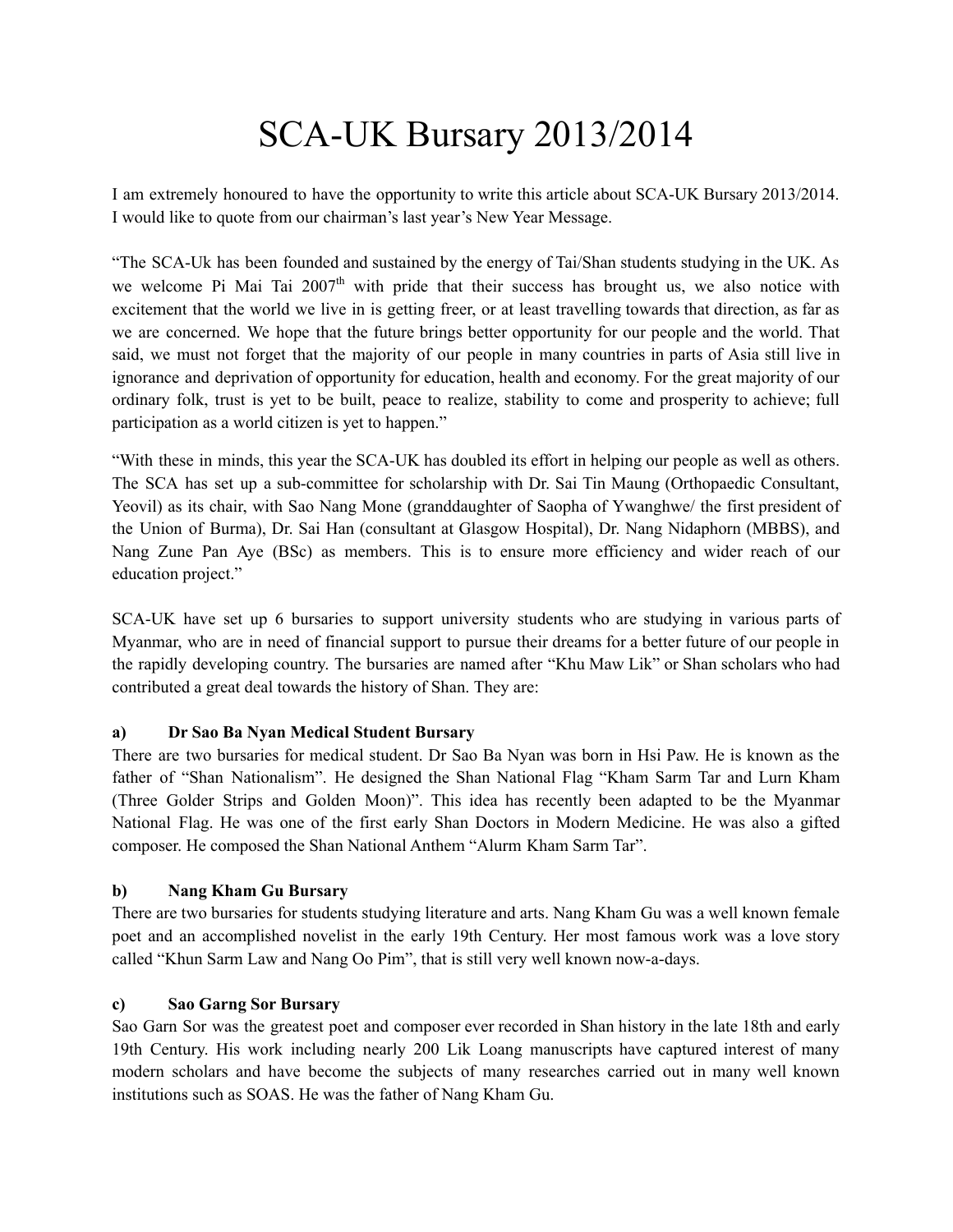## **d) Sao Amat Luong Merng Nong Bursary**

He was once chief minister for Saofa, ruling prince of Merng Nong in central Shan State. In his later life, he was known for his dedication and achievement in Buddhist studies and meditation.

This year, SCA-UK education project has successfully funded three enthusiastic university students, namely: Nang Lao Lao (Kyauk-me, Northern Shan State), Sai Khay Hseng (Taunggyi, Southern Shan State), and Sao Gan Dha Vati (Lawk Sauk, Southern Shan State).

**Nang Lao Lao** has successfully completed her first year at University of Medicine 1, Yangon. She has been awarded Dr Sao Ba Nyan Bursary.

**Sai Khay Hseng** is a student at University of Technology (Yadanabon Cyber City), studying Advanced Material Engineering. He has been awarded Sao Garng Hso Bursary.

**Sao Gan Dha Vati** is in her second year of Industrial Chemistry at Yadanabon University Mandalay. She has been awarded Nang Kham Gu Bursary.

I have the pleasure and am proud to include the testimonial from one of our students,

"My name's Sai Khay Hseng and was born in Langkho, Southern Shan State. I'm currently living in Taunggyi. I'm recently studying Advanced Material Engineering at University of Technology (Yatanarpon Cyber City) which exists near Pyin Oo Lwin. As I have four siblings and only one of us have finished university, my parents have to support us alot. It has been easier in supporting me since I got bursary supported from SCA-UK. My study is also going way well. We sincerely thank all of you and I also must say I would try my best in my study with your support."

SCA-UK therefore extend our appeal to our friends and supporters all over the world for your generous giving to help us expand our education project. Every penny of your donation will make a difference to the prospects of our students and hence of our country as a whole.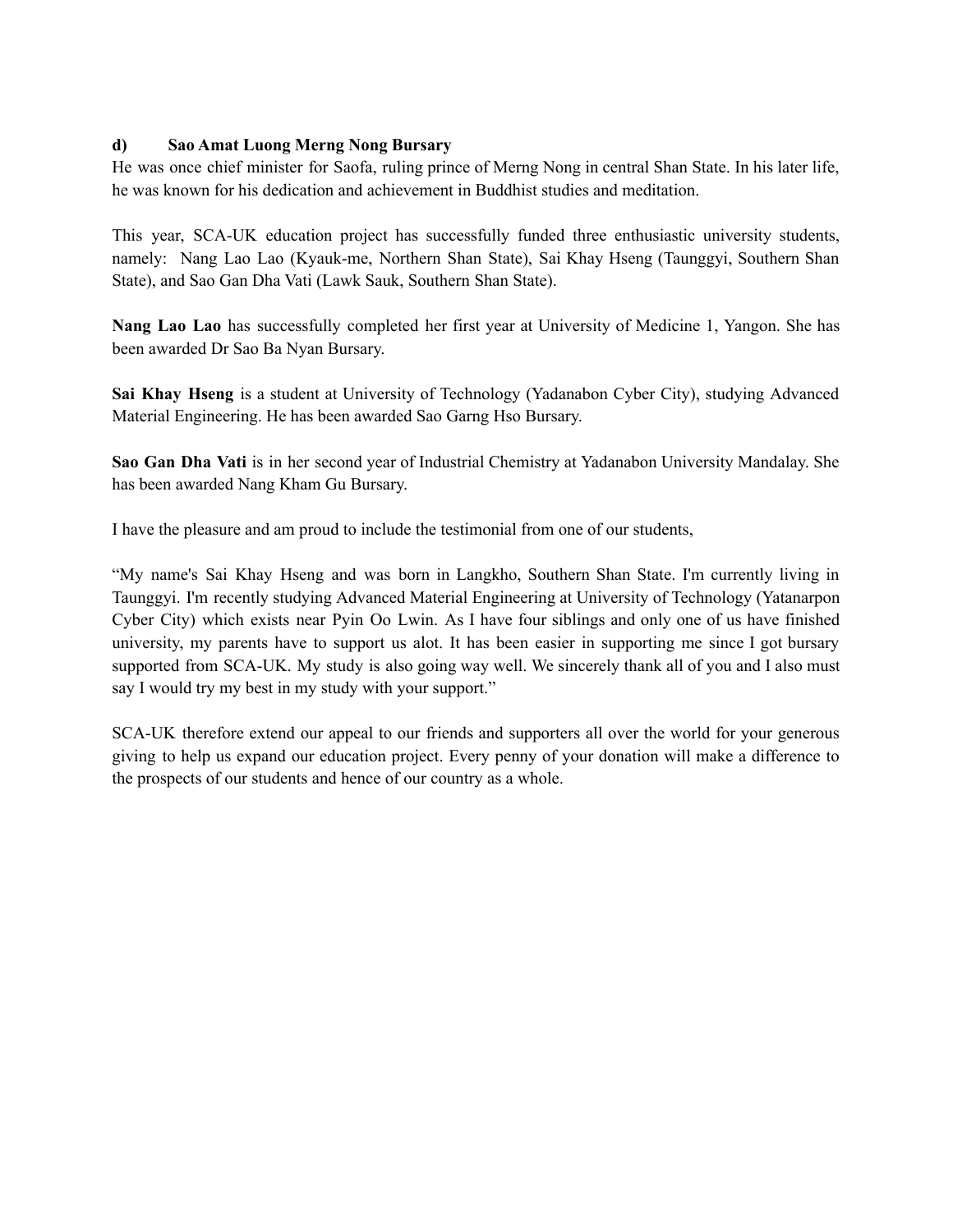

Sao Gan Dha Vati, Second year, Industrial Chemistry at Yadanabon University Mandalay